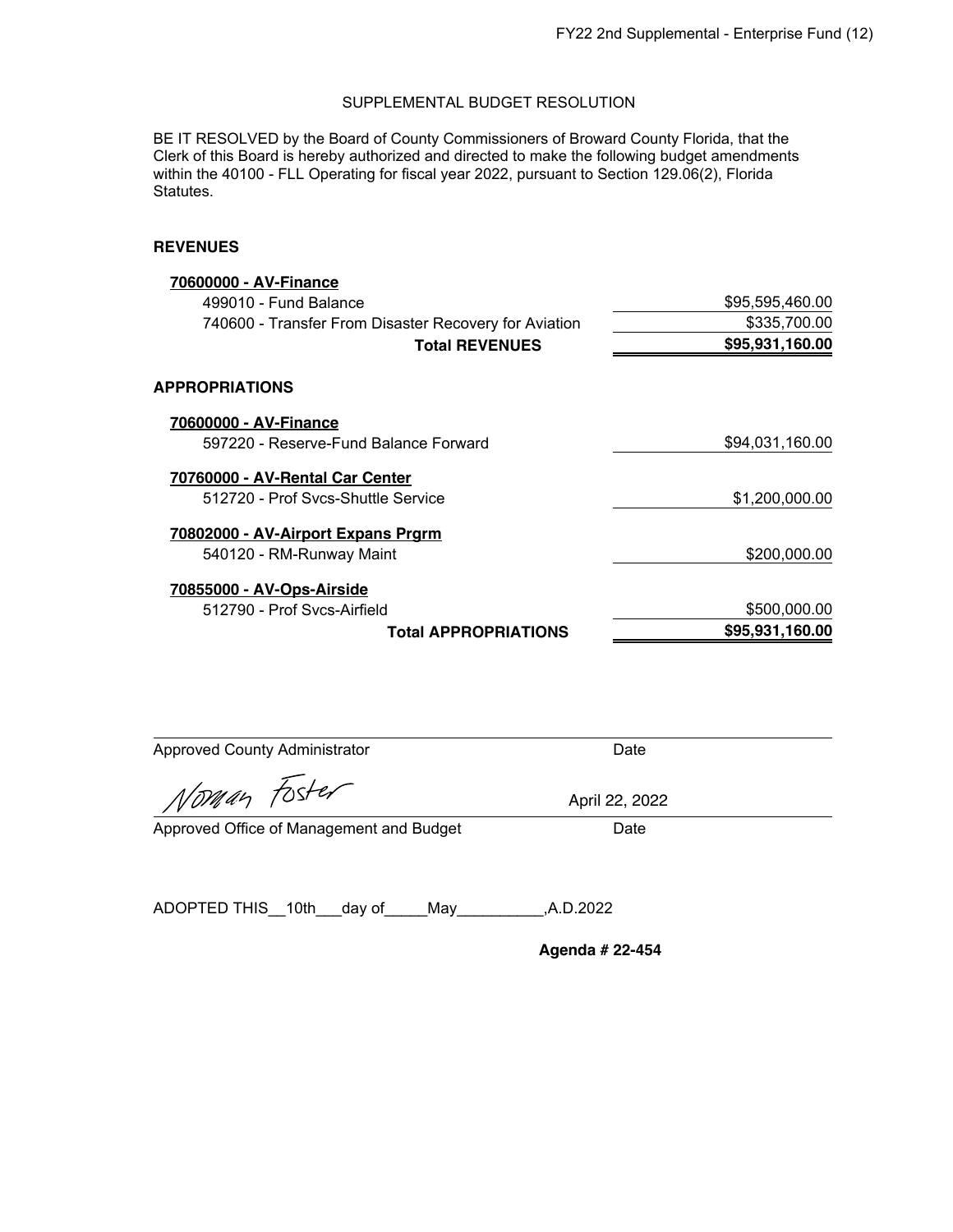BE IT RESOLVED by the Board of County Commissioners of Broward County Florida, that the Clerk of this Board is hereby authorized and directed to make the following budget amendments within the 40200 - HWO Operating for fiscal year 2022, pursuant to Section 129.06(2), Florida Statutes.

## **REVENUES**

| 70900000 - AV-North Perry Airport     |                |
|---------------------------------------|----------------|
| 499010 - Fund Balance                 | (\$49,700.00)  |
| <b>Total REVENUES</b>                 | (\$49,700.00)  |
| <b>APPROPRIATIONS</b>                 |                |
| 70900000 - AV-North Perry Airport     |                |
| 597220 - Reserve-Fund Balance Forward | (\$124,100.00) |
| 940450 - TO 40450 PFC Capital         | \$14,400.00    |
| 940550 - TO 40550 HWO Capital         | \$60,000.00    |
| <b>Total APPROPRIATIONS</b>           | (\$49,700.00)  |

| <b>Approved County Administrator</b>     | Date            |  |
|------------------------------------------|-----------------|--|
| Norman Foster                            | April 22, 2022  |  |
| Approved Office of Management and Budget | Date            |  |
|                                          |                 |  |
| ADOPTED THIS 10th day of<br>May          | .A.D.2022       |  |
|                                          | Agenda # 22-454 |  |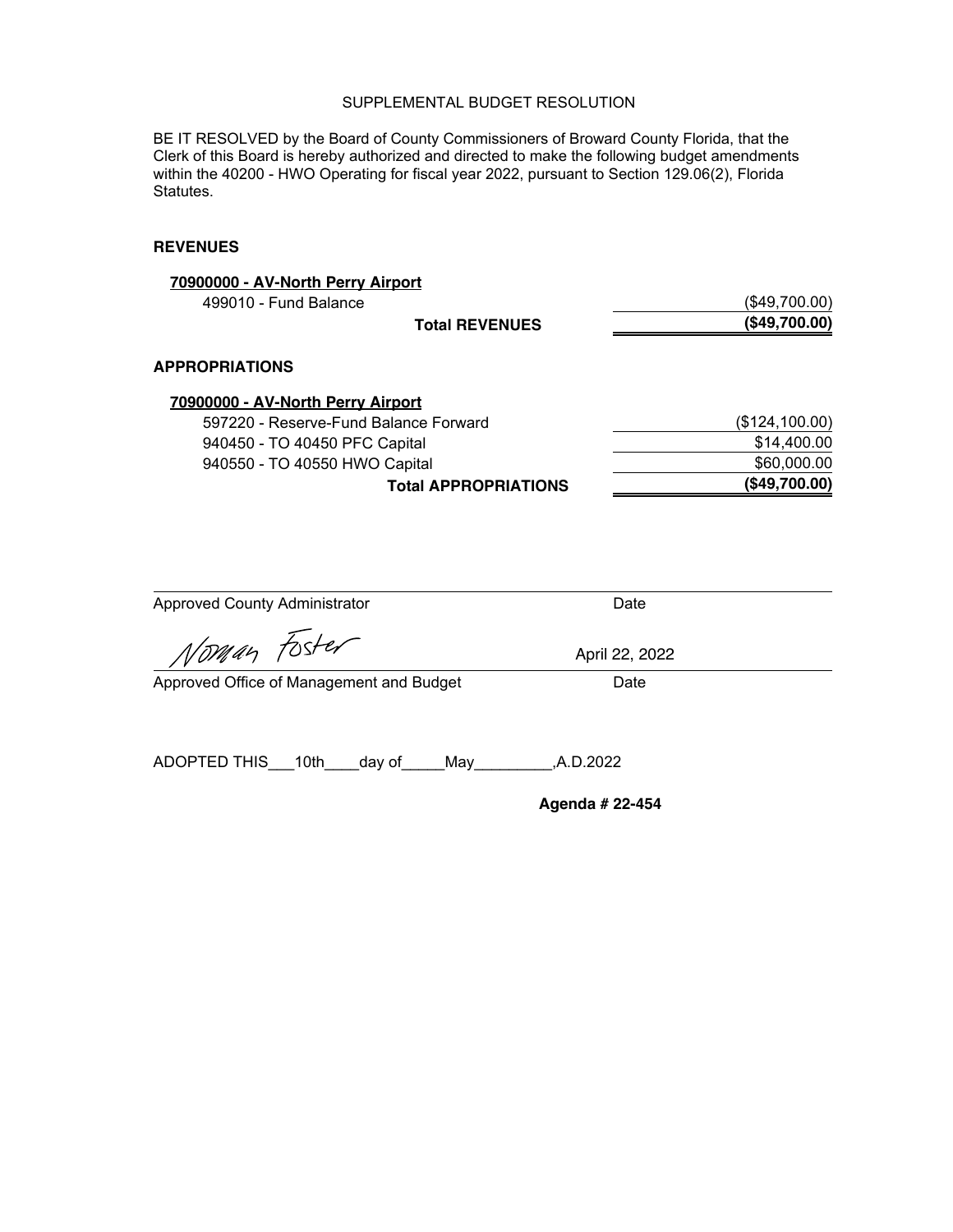BE IT RESOLVED by the Board of County Commissioners of Broward County Florida, that the Clerk of this Board is hereby authorized and directed to make the following budget amendments within the 40300 - Aviation Bonds for fiscal year 2022, pursuant to Section 129.06(2), Florida Statutes.

## **REVENUES**

| 70600000 - AV-Finance<br>499010 - Fund Balance              |                             |                | \$18,501,260.00                    |
|-------------------------------------------------------------|-----------------------------|----------------|------------------------------------|
|                                                             | <b>Total REVENUES</b>       |                | \$18,501,260.00                    |
| <b>APPROPRIATIONS</b>                                       |                             |                |                                    |
| 70600000 - AV-Finance<br>597040 - Bond Reserve-Debt Service | <b>Total APPROPRIATIONS</b> |                | \$18,501,260.00<br>\$18,501,260.00 |
|                                                             |                             |                |                                    |
|                                                             |                             |                |                                    |
| <b>Approved County Administrator</b>                        |                             | Date           |                                    |
| Noman Foster                                                |                             | April 22, 2022 |                                    |
| Approved Office of Management and Budget                    |                             | Date           |                                    |
| ADOPTED THIS 10th<br>day of                                 | A.D.2022,<br>May            |                |                                    |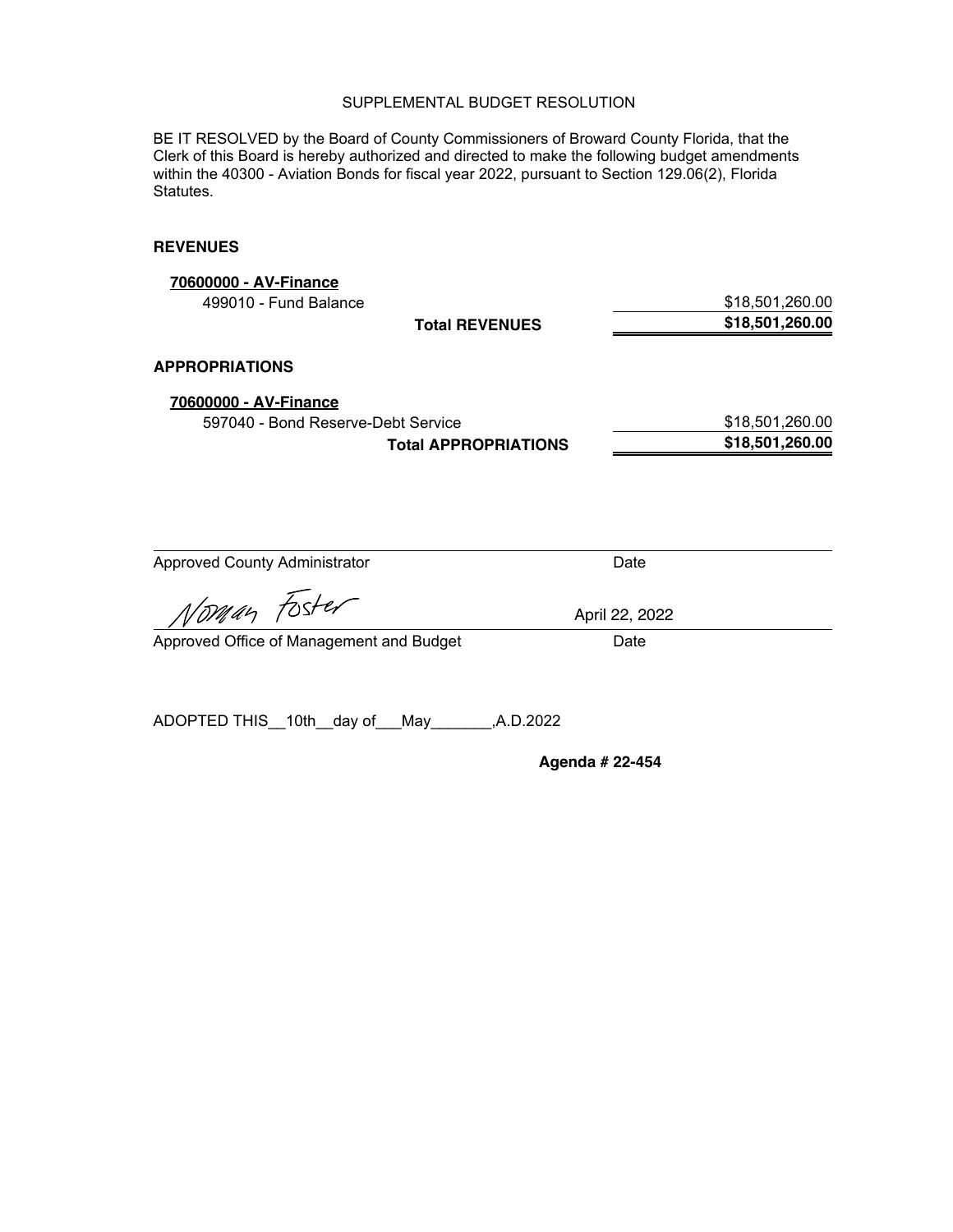BE IT RESOLVED by the Board of County Commissioners of Broward County Florida, that the Clerk of this Board is hereby authorized and directed to make the following budget amendments within the 40350 - FLL Capital for fiscal year 2022, pursuant to Section 129.06(2), Florida Statutes.

| <b>APPROPRIATIONS</b>                               | <b>From</b>    | To           |
|-----------------------------------------------------|----------------|--------------|
| 70600000 - AV-Finance<br>100386 - General Allowance |                |              |
| 560020 - Other Land Improvements                    | (\$100,000.00) |              |
| 940550 - TO 40550 HWO Capital                       |                | \$100,000.00 |
| <b>Total APPROPRIATIONS</b>                         | (\$100,000.00) | \$100,000.00 |

Approved County Administrator **Date** 

Vorwan Foster

Approved Office of Management and Budget **Date 2006** 2012 12:30 Date Date

ADOPTED THIS\_\_10th\_\_\_day of\_\_\_May\_\_\_,A.D.2022

**Agenda # 22-454** 

April 22, 2022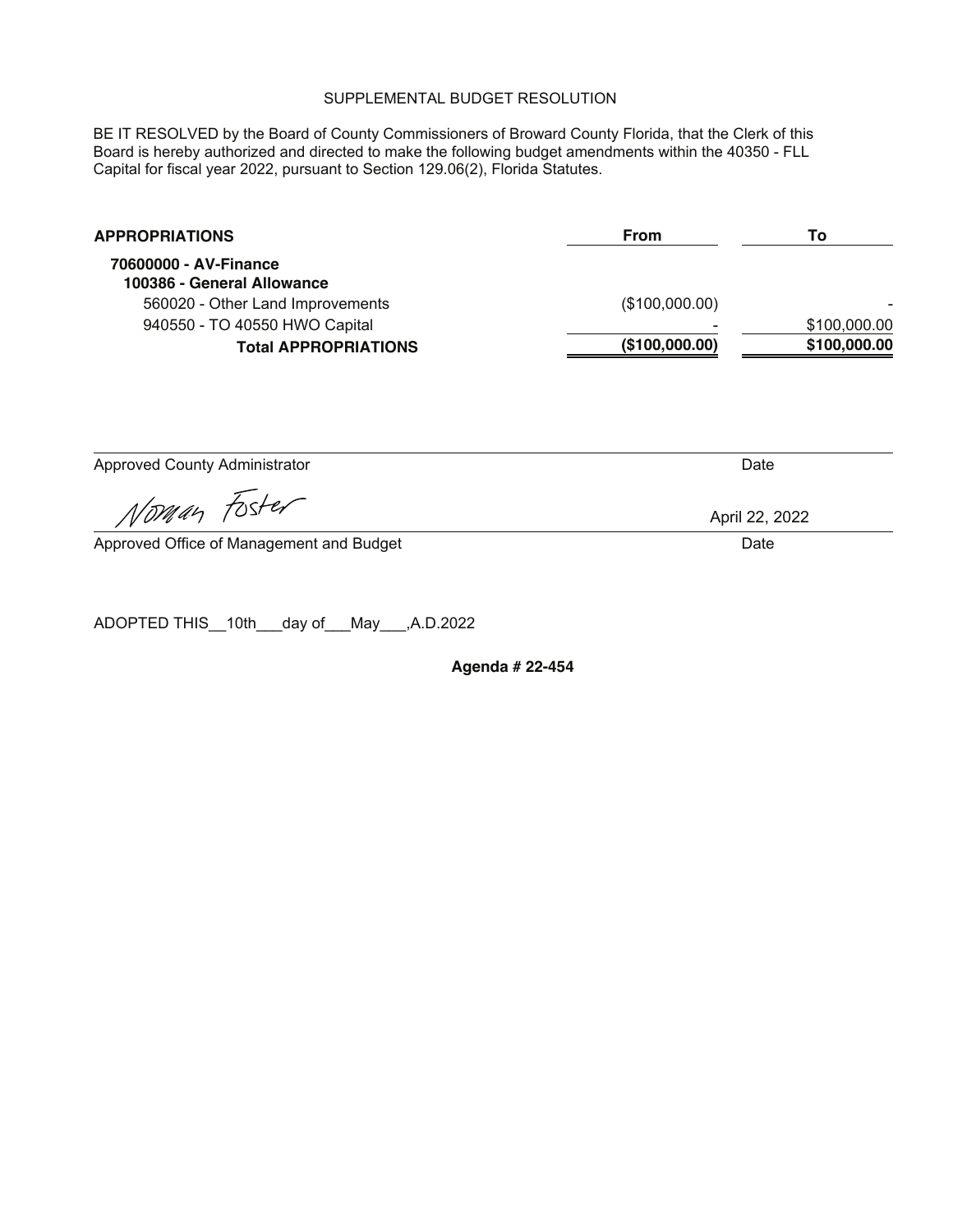BE IT RESOLVED by the Board of County Commissioners of Broward County Florida, that the Clerk of this Board is hereby authorized and directed to make the following budget amendments within the 40450 - PFC Capital for fiscal year 2022, pursuant to Section 129.06(2), Florida Statutes.

| APPROPRIATIONS                                                                                                             | From              | Τo              |
|----------------------------------------------------------------------------------------------------------------------------|-------------------|-----------------|
| 70600000 - AV-Finance<br><b>103557 - Reserves</b>                                                                          |                   |                 |
| 597220 - Reserve-Fund Balance Forward                                                                                      | (\$66,000.00)     |                 |
| 940550 - TO 40550 HWO Capital                                                                                              |                   | \$66,000.00     |
| 70803000 - AV-Cap Improvmt Projects<br>104549 - Exit Roadway/Valet Routing Improvement<br>560020 - Other Land Improvements |                   | \$12,910,000.00 |
| 70804000 - AV-Planning-Developmnt<br>104413 - Airport Access Roadway System<br>560020 - Other Land Improvements            | (\$9,741,717.00)  |                 |
| 70804000 - AV-Planning-Developmnt<br>106913 - FLL Perimeter Road Connector                                                 |                   |                 |
| 560020 - Other Land Improvements                                                                                           | (\$3,168,283.00)  |                 |
| <b>Total APPROPRIATIONS</b>                                                                                                | (\$12,976,000.00) | \$12,976,000.00 |

| <b>Approved County Administrator</b>               | Date           |
|----------------------------------------------------|----------------|
| Noman Foster                                       | April 22, 2022 |
| Approved Office of Management and Budget           | Date           |
|                                                    |                |
| ADOPTED THIS<br>10th<br>.A.D.2022<br>day of<br>Mav |                |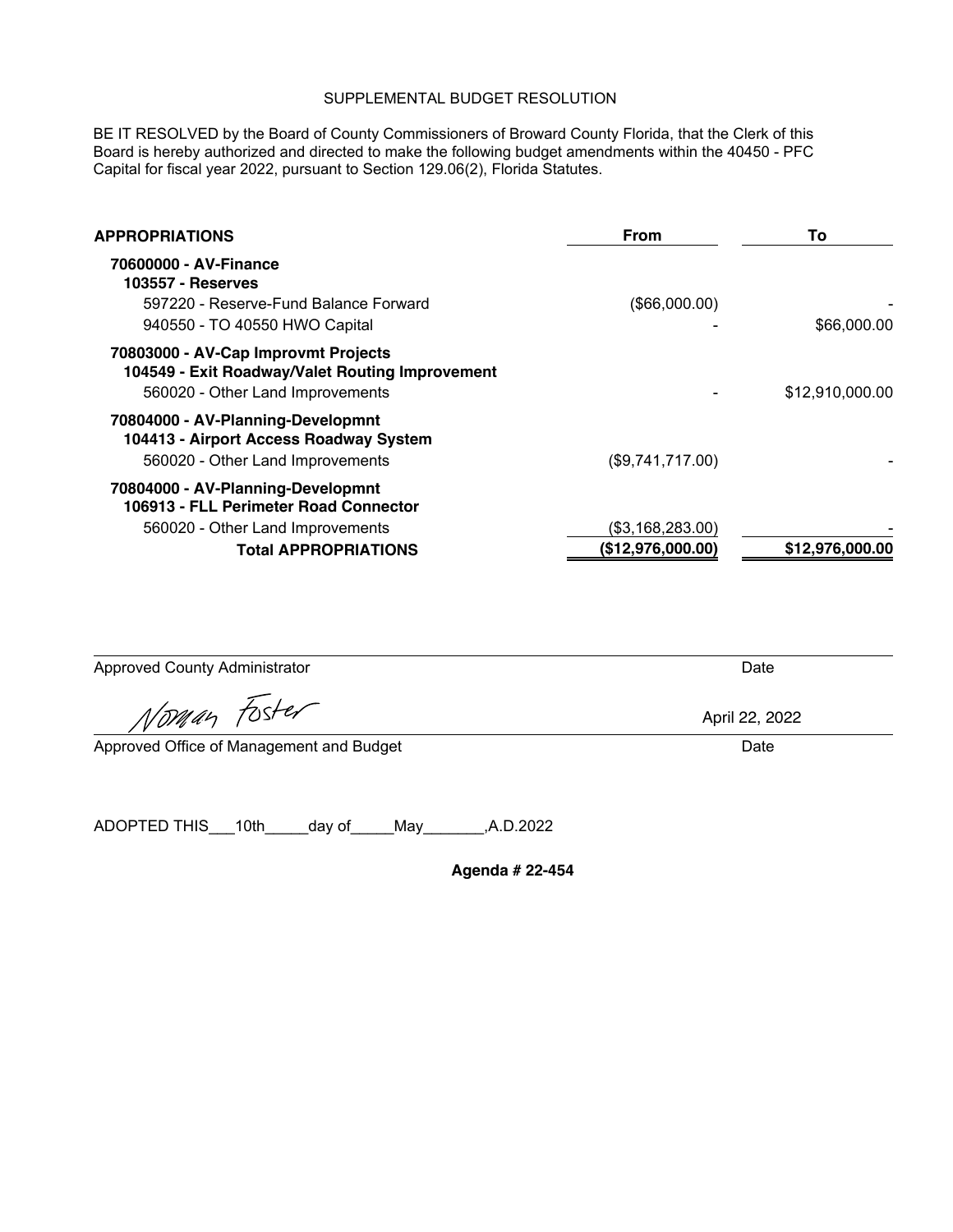BE IT RESOLVED by the Board of County Commissioners of Broward County Florida, that the Clerk of this Board is hereby authorized and directed to make the following budget amendments within the 40550 - HWO Capital for fiscal year 2022, pursuant to Section 129.06(2), Florida Statutes.

### **REVENUES**

| 70600000 - AV-Finance<br>100386 - General Allowance<br>740350 - Transfer From FLL Capital (40350) | \$100,000.00 |
|---------------------------------------------------------------------------------------------------|--------------|
| 70900000 - AV-North Perry Airport                                                                 |              |
| 105634 - Air Traffic Control Tower Replacement                                                    |              |
| 410220 - State Grants                                                                             | \$40,000.00  |
| 740200 - Transfer From HWO Operating (40200)                                                      | \$60,000.00  |
| <b>Total REVENUES</b>                                                                             | \$200,000.00 |
| <b>APPROPRIATIONS</b>                                                                             |              |
| 70900000 - AV-North Perry Airport<br>100386 - General Allowance                                   |              |
| 560020 - Other Land Improvements                                                                  | \$100,000.00 |
| 70900000 - AV-North Perry Airport                                                                 |              |
| 105634 - Air Traffic Control Tower Replacement                                                    |              |
| 560020 - Other Land Improvements                                                                  | \$100,000.00 |
| <b>Total APPROPRIATIONS</b>                                                                       | \$200,000.00 |

Approved County Administrator **Date** Date

*Noman* Fos

Approved Office of Management and Budget Date

April 22, 2022

ADOPTED THIS\_\_10th\_\_\_day of\_\_\_May\_\_\_\_\_\_,A.D.2022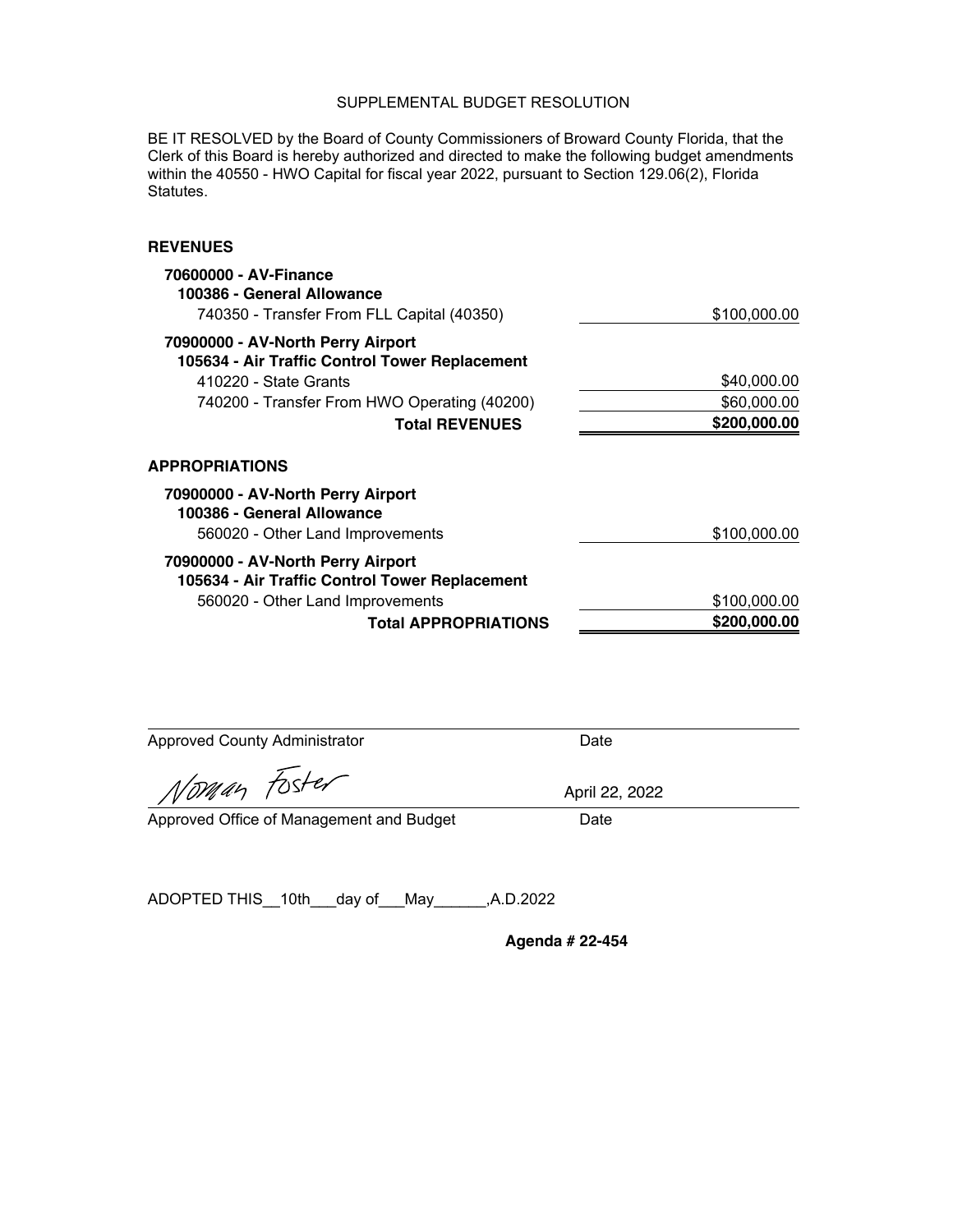BE IT RESOLVED by the Board of County Commissioners of Broward County Florida, that the Clerk of this Board is hereby authorized and directed to make the following budget amendments within the 40600 - Disaster Recovery for Aviation for fiscal year 2022, pursuant to Section 129.06(2), Florida Statutes.

### **REVENUES**

| 70600000 - AV-Finance                      |                             |                |              |
|--------------------------------------------|-----------------------------|----------------|--------------|
| 499010 - Fund Balance                      |                             |                | \$335,700.00 |
|                                            | <b>Total REVENUES</b>       |                | \$335,700.00 |
| <b>APPROPRIATIONS</b>                      |                             |                |              |
| 70600000 - AV-Finance                      |                             |                |              |
| 940100 - Transfer To FLL Operating (40100) |                             |                | \$335,700.00 |
|                                            | <b>Total APPROPRIATIONS</b> |                | \$335,700.00 |
|                                            |                             |                |              |
| <b>Approved County Administrator</b>       |                             | Date           |              |
| Noman Fost                                 |                             | April 22, 2022 |              |

Approved Office of Management and Budget Date

ADOPTED THIS\_\_\_10th\_\_\_day of\_\_\_May\_\_,A.D.2022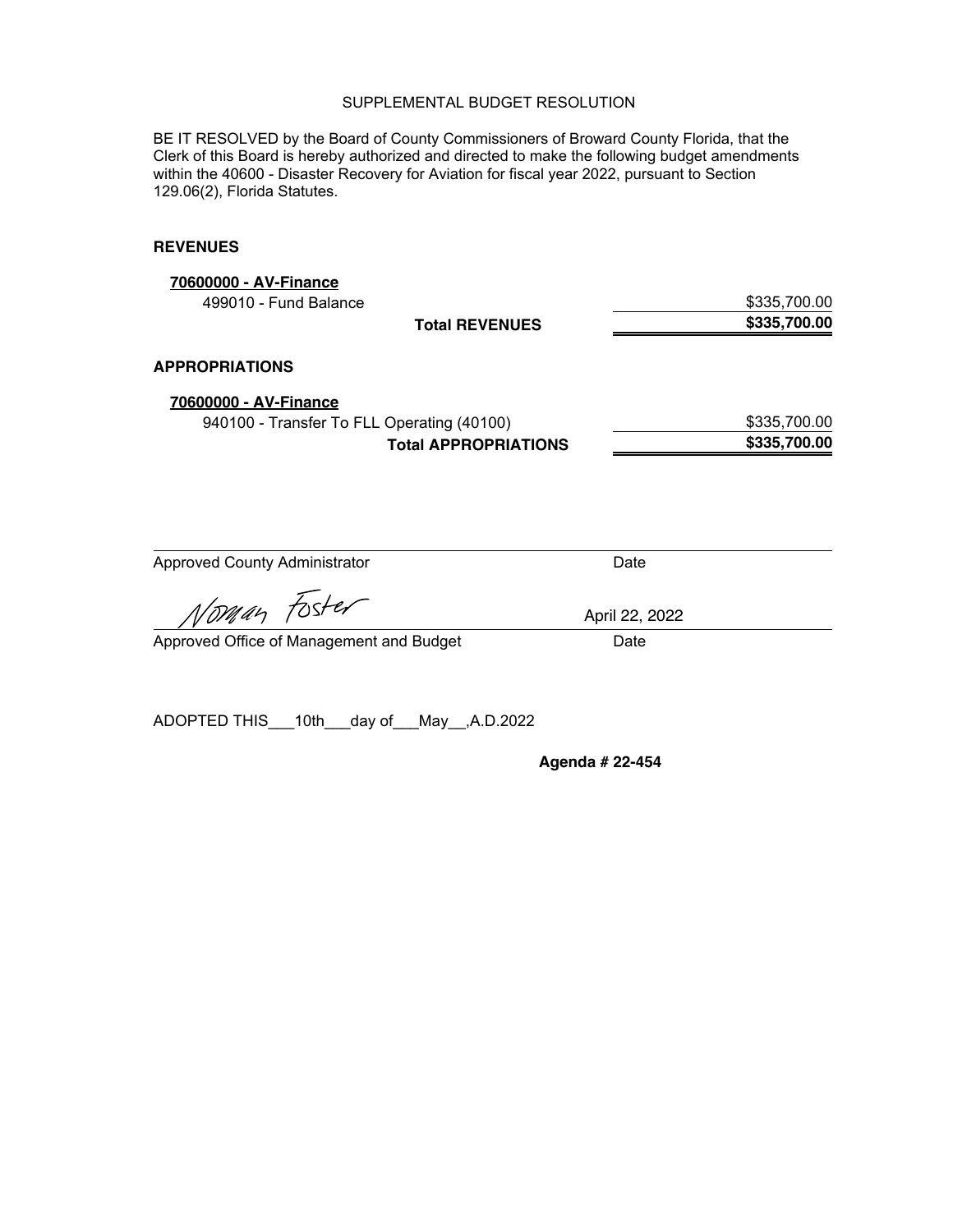BE IT RESOLVED by the Board of County Commissioners of Broward County Florida, that the Clerk of this Board is hereby authorized and directed to make the following budget amendments within the 42100 - Port Everglades Operating Fund for fiscal year 2022, pursuant to Section 129.06(2), Florida Statutes.

### **REVENUES**

| 75601000 - PE-Non-Departmental                  |                 |
|-------------------------------------------------|-----------------|
| 473040 - Property Damage Reimbursement Recovery | \$9,100.00      |
| 75401010 - PE-Finance-Administration            |                 |
| 499010 - Fund Balance                           | \$20,213,548.00 |
| <b>Total REVENUES</b>                           | \$20,222,648.00 |
| <b>APPROPRIATIONS</b>                           |                 |
| 75204020 - PE-BD-Business Development           |                 |
| 526010 - Rntl-Lsg- Rental Office-Bldgs          | \$103,760.00    |
| 75601000 - PE-Non-Departmental                  |                 |
| 597380 - Reserve-Emergency and Cash Flow        | \$18,609,788.00 |
| 75801000 - PE-Seaport Enginneering              |                 |
| 540050 - RM-Equipment Maint                     | \$1,500,000.00  |
| 75702000 - PE-FM-Infrastructure Assets          |                 |
| 540050 - RM-Equipment Maint                     | \$9,100.00      |
| <b>Total APPROPRIATIONS</b>                     | \$20,222,648.00 |

| <b>Approved County Administrator</b>     | Date           |  |
|------------------------------------------|----------------|--|
| Noman Foster                             | April 22, 2022 |  |
| Approved Office of Management and Budget | Date           |  |

ADOPTED THIS\_\_\_10th\_\_\_day of\_\_\_May\_\_\_\_,A.D.2022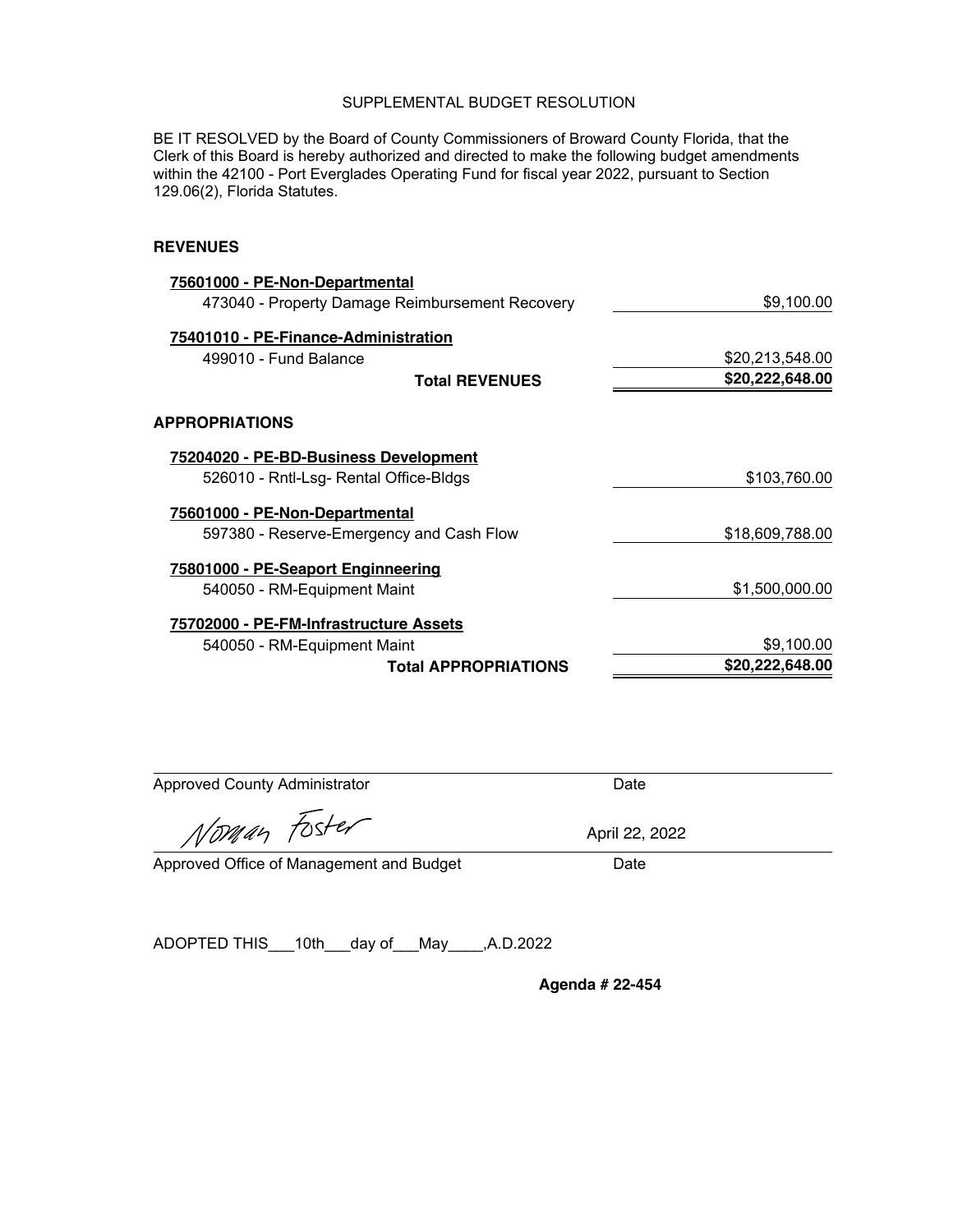BE IT RESOLVED by the Board of County Commissioners of Broward County Florida, that the Clerk of this Board is hereby authorized and directed to make the following budget amendments within the 42250 - Port Everglades Capital for fiscal year 2022, pursuant to Section 129.06(2), Florida Statutes.

### **REVENUES**

| 75501010 - PE-Ops-Administration                                               |                 |
|--------------------------------------------------------------------------------|-----------------|
| 101245 - Pt Evglds - 1995 Capital                                              |                 |
| 499010 - Fund Balance                                                          | \$75,022,562.00 |
| <b>Total REVENUES</b>                                                          | \$75,022,562.00 |
| <b>APPROPRIATIONS</b>                                                          |                 |
| 75701000 - PE-Port Everglades Capital<br>104023 - Phase 9A Container Yard (IX) |                 |
| 560220 - Building improvements                                                 | \$1,902,263.00  |
| 75701000 - PE-Port Everglades Capital                                          |                 |
| 100578 - Port & Fire Renew/Replace Equipment                                   |                 |
| 560310 - Machinery-Equip GT \$1,000                                            | \$127,091.00    |
| 560320 - Replacement Equipment                                                 | \$699,064.00    |
| 560330 - Vehicle-Replacement                                                   | \$1,223,547.00  |
| 75701000 - PE-Port Everglades Capital                                          |                 |
| 101226 - Pt Evglds-Capital Reserves                                            |                 |
| 597090 - Reserve for Future Capital Outlay                                     | \$71,070,597.00 |
| <b>Total APPROPRIATIONS</b>                                                    | \$75,022,562.00 |

Approved County Administrator **Date** Date

Noman Foster

Approved Office of Management and Budget Date

ADOPTED THIS\_\_\_10th\_\_\_day of\_\_\_May\_\_\_,A.D.2022

**Agenda # 22-454** 

April 22, 2022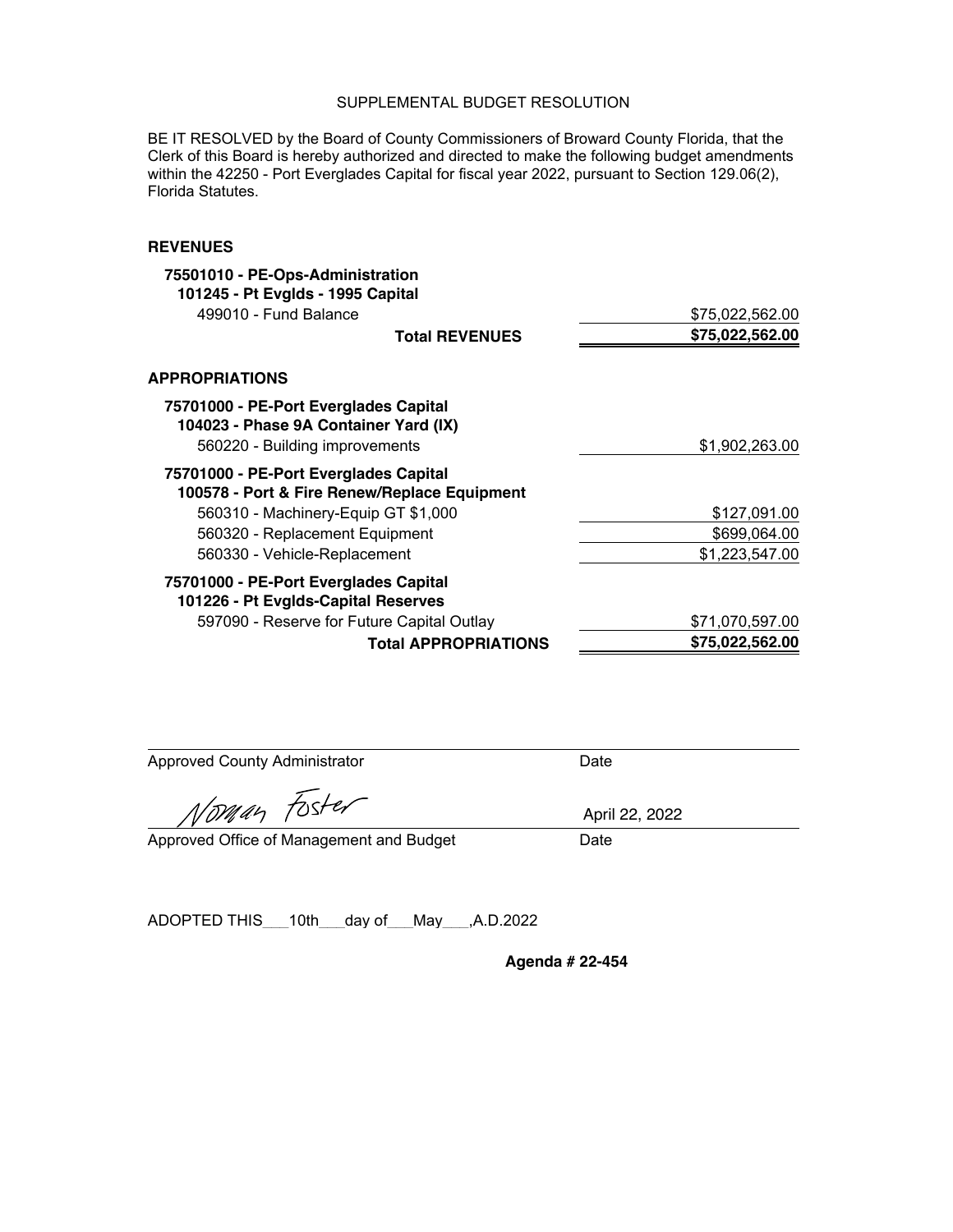BE IT RESOLVED by the Board of County Commissioners of Broward County Florida, that the Clerk of this Board is hereby authorized and directed to make the following budget amendments within the 44100 - Water and Wastewater Operating for fiscal year 2022, pursuant to Section 129.06(2), Florida Statutes.

#### **REVENUES**

| 67505041 - WW-OPS-D4 67504742 Ops        |                |
|------------------------------------------|----------------|
| 499010 - Fund Balance                    | \$1,710,460.00 |
| <b>Total REVENUES</b>                    | \$1,710,460.00 |
| <b>APPROPRIATIONS</b>                    |                |
| 67202015 - WW-IT-Operations              |                |
| 560370 - Computer Hardware               | \$228,000.00   |
| 67401030 - WWS-BUSOPS-Warehouse          |                |
| 560320 - Replacement Equipment           | \$20,000.00    |
| 67401045 - WWS-BUSOPS-Field Customer Svc |                |
| 560330 - Vehicle-Replacement             | \$53,200.00    |
| 67401055 - WWS-BUSOPS-Grounds-Facilities |                |
| 560320 - Replacement Equipment           | \$14,520.00    |
| 560330 - Vehicle-Replacement             | \$29,120.00    |
| 67501025 - WW-OPS-Work Order Administrai |                |
| 512060 - Prof Svcs-Consult IT            | \$67,850.00    |
| 67501045 - WW-OPS-Eqpmtment              |                |
| 560320 - Replacement Equipment           | \$301,390.00   |
| 560330 - Vehicle-Replacement             | \$274,810.00   |
| 67502321 - WW-OPS-D2 Rtl Wtr Treatmt Ops |                |
| 512080 - Prof Svcs-Consult Planning      | \$26,810.00    |
| 67502400 - WW-OPS-Retail Undergrnd Dist  |                |
| 560340 - Vehicles                        | \$157,980.00   |
| 67503304 - WW-OPS-Rtl Lift Stns          |                |
| 560330 - Vehicle-Replacement             | \$113,000.00   |
| 67504141 - WW-OPS-D4 67503304 Ops        |                |
| 540050 - RM-Equipment Maint              | \$155,980.00   |
| 560320 - Replacement Equipment           | \$51,990.00    |
| 560330 - Vehicle-Replacement             | \$215,810.00   |
| <b>Total APPROPRIATIONS</b>              | \$1,710,460.00 |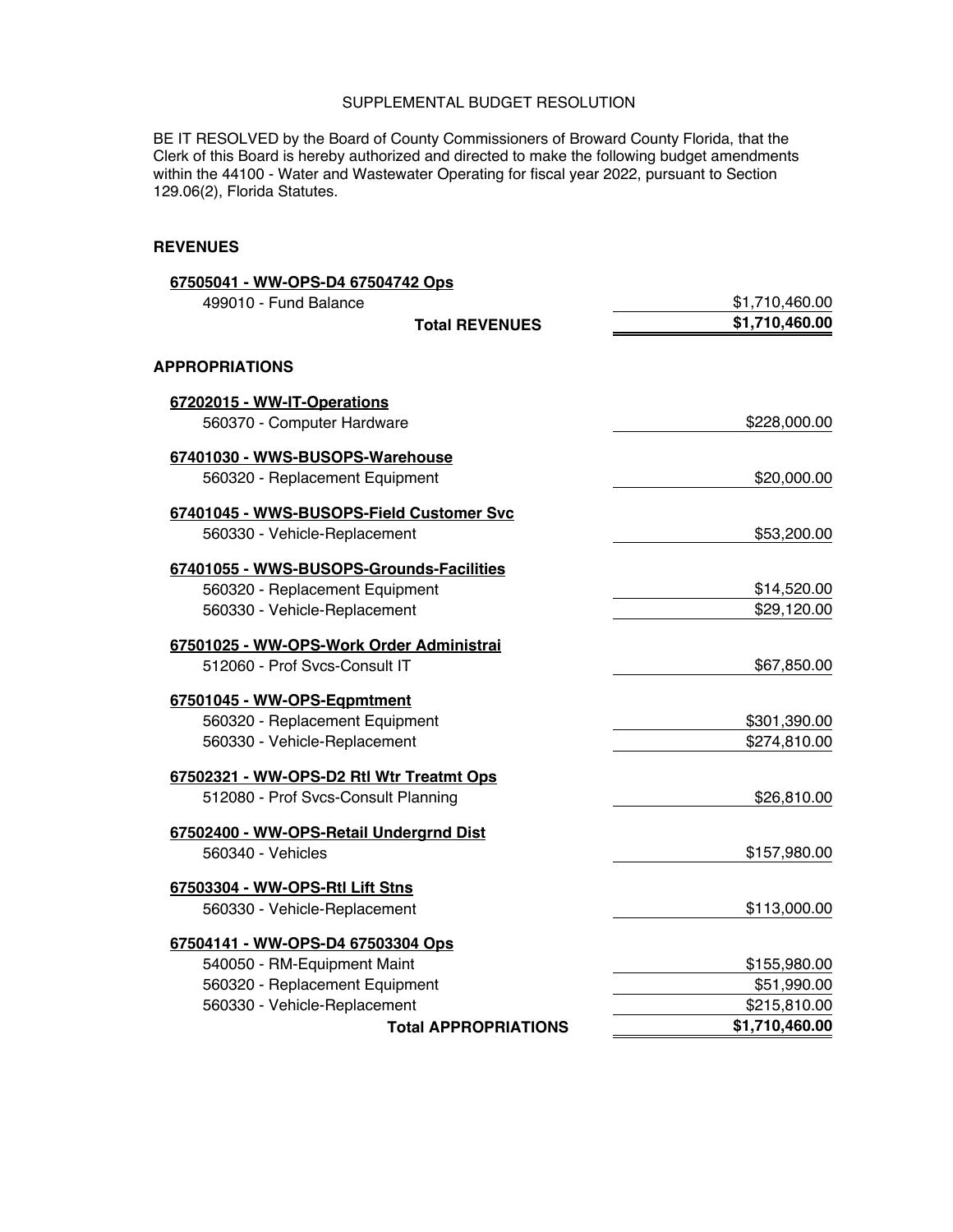BE IT RESOLVED by the Board of County Commissioners of Broward County Florida, that the Clerk of this Board is hereby authorized and directed to make the following budget amendments within the 44100 - Water and Wastewater Operating for fiscal year 2022, pursuant to Section 129.06(2), Florida Statutes.

Approved County Administrator **Date** Date

Voman Foster

Approved Office of Management and Budget Date

April 22, 2022

ADOPTED THIS\_\_\_10th\_\_\_day of\_\_\_May\_\_\_,A.D.2022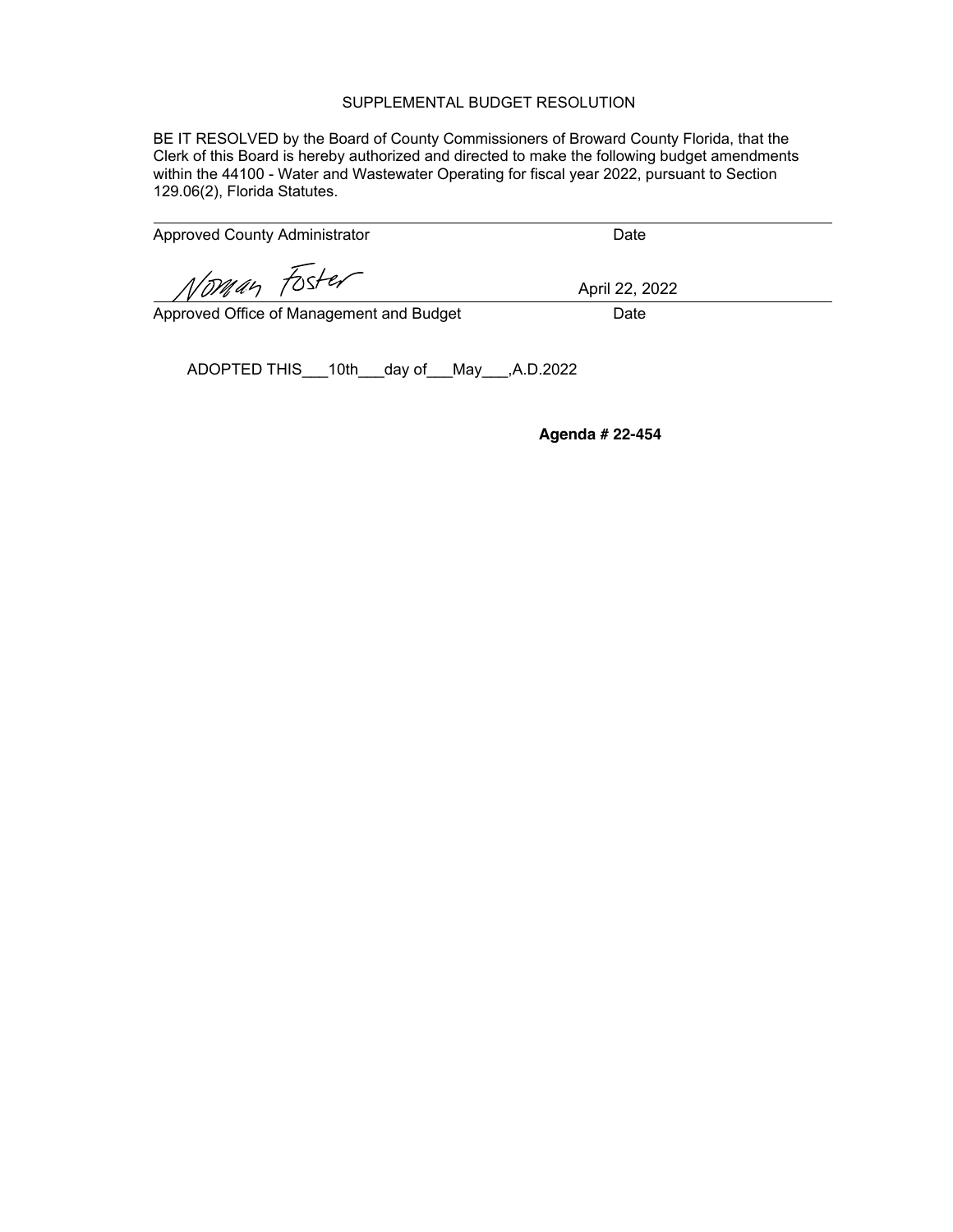BE IT RESOLVED by the Board of County Commissioners of Broward County Florida, that the Clerk of this Board is hereby authorized and directed to make the following budget amendments within the 44250 - Water And Wastewater Capital for fiscal year 2022, pursuant to Section 129.06(2), Florida Statutes.

### **REVENUES**

| 67101010 - WW-WWS Administration<br>100750 - WWS Capital Project Support                              |                  |
|-------------------------------------------------------------------------------------------------------|------------------|
| 480005 - Bond Issued - New Money                                                                      | (\$2,541,505.00) |
| 499010 - Fund Balance                                                                                 | \$4,964,795.00   |
| 67301010 - WW-ENG-Admin<br>100958 - Generic NRWWTP Rehabilitation<br>480005 - Bond Issued - New Money | (\$1,923,290.00) |
| 67301010 - WW-ENG-Admin<br>100957 - Generic MPS Rehabilitation                                        |                  |
| 480005 - Bond Issued - New Money                                                                      | (\$500,000.00)   |
| <b>Total REVENUES</b>                                                                                 | \$0.00           |

| <b>Approved County Administrator</b>     | Date            |
|------------------------------------------|-----------------|
| Norman Foster                            | April 22, 2022  |
| Approved Office of Management and Budget | Date            |
|                                          |                 |
| ADOPTED THIS 10th day of May ,A.D.2022   |                 |
|                                          | Agenda # 22-454 |